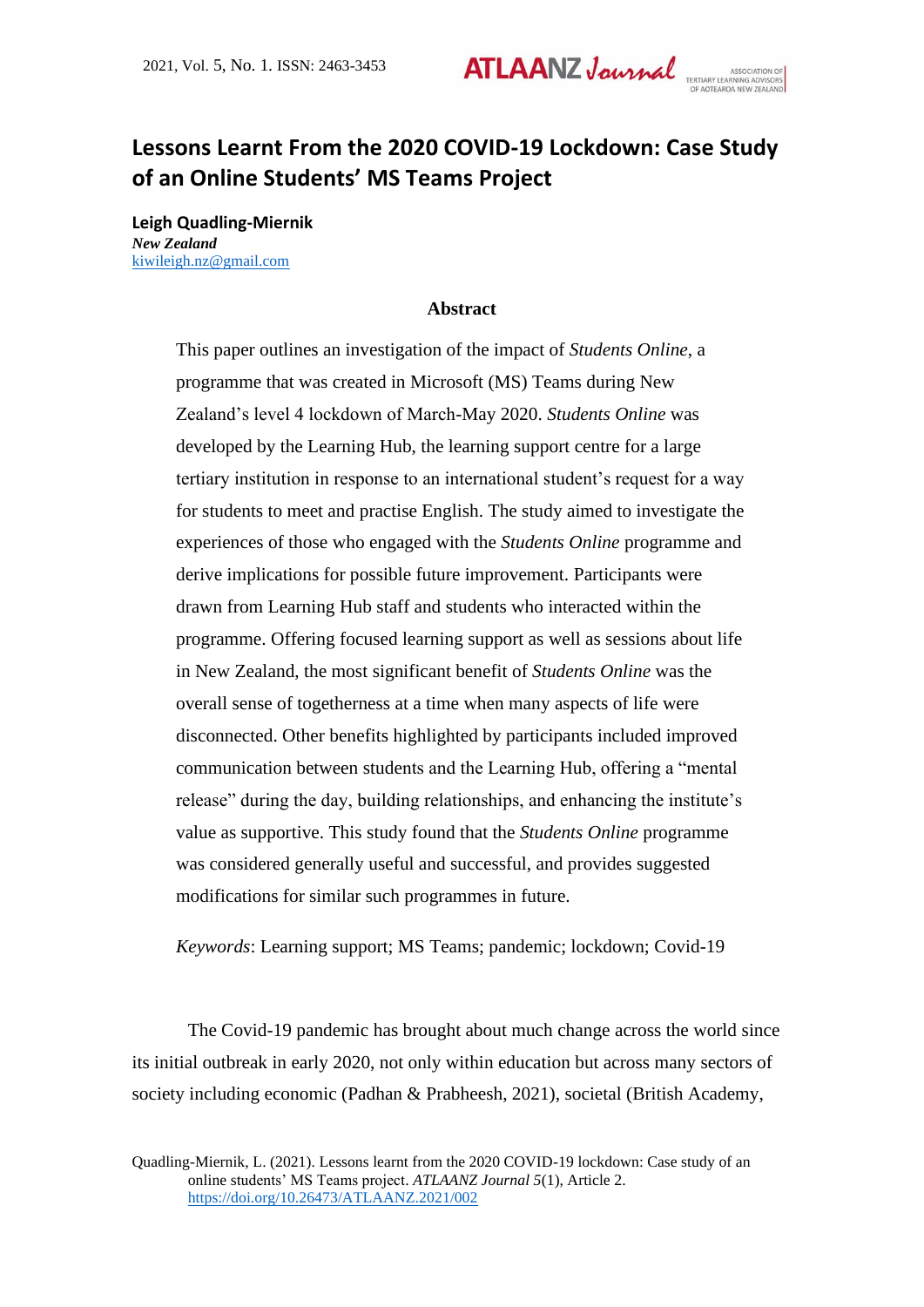2021; Politico, 2020), environmental (Dartnell, 2020; Ju et al., 2021), and health sectors (Vargo et al., 2020). While much has been written about the challenges, responses, and future-focused actions, this case study outlines the set-up and experience of *Students Online*, a programme set up on MS Teams within a large tertiary private training establishment, in order to support students during lockdown.

At the end of 2019, news around the world started discussing the emergence of a virus (Coronavirus disease 2019/COVID-19, or SARS-CoV-2) within the Republic of China, whose central Government took the action of a severe lockdown in Wuhan province on January 23, 2020, which was quickly followed by the declaration of a global pandemic in March  $11<sup>th</sup> 2020$  (World Health Organisation, 2021). In response, educational institutes around the world closed face-to-face instruction for all students and made the rapid switch to emergency remote online teaching/learning (ERT). New Zealand's students in early childcare centres through to tertiary institutions, along with the estimated 1.5 billion learners in 165 countries (UNESCO, 2020), stayed home and shifted their learning online.

The Learning Hub, the learning centre for a large tertiary institution in New Zealand, was established in January 2020, and at the time of the Covid-19 outbreak was in the early stages of combining the separate study skills and library services into a modern learning support centre. Usually the institution had around 95% international students, and the projections for 2020 were just over 1,000 students starting in Trimester 1, increasing to a total of nearly 1,2000 students by the end of the year. Relationships with teaching staff and students were being built and topical online resources were being developed. Staff were forming as a team and the space was being reorganised into a warm inviting space for students, with access to all learning support services and resources. In response to the national lockdown and shift to online learning, the Learning Hub supported students and teaching staff with training and documentation on the tools the institute would be using. When lockdown in New Zealand began on March 25, 2020, the Learning Hub communicated to all students where they could find elearning support online, offered workshops through MS Teams, and provided email guidance on where to find help on Moodle. In addition, a practice MS Team was set up for those students wanting to learn more about the app they would be using for their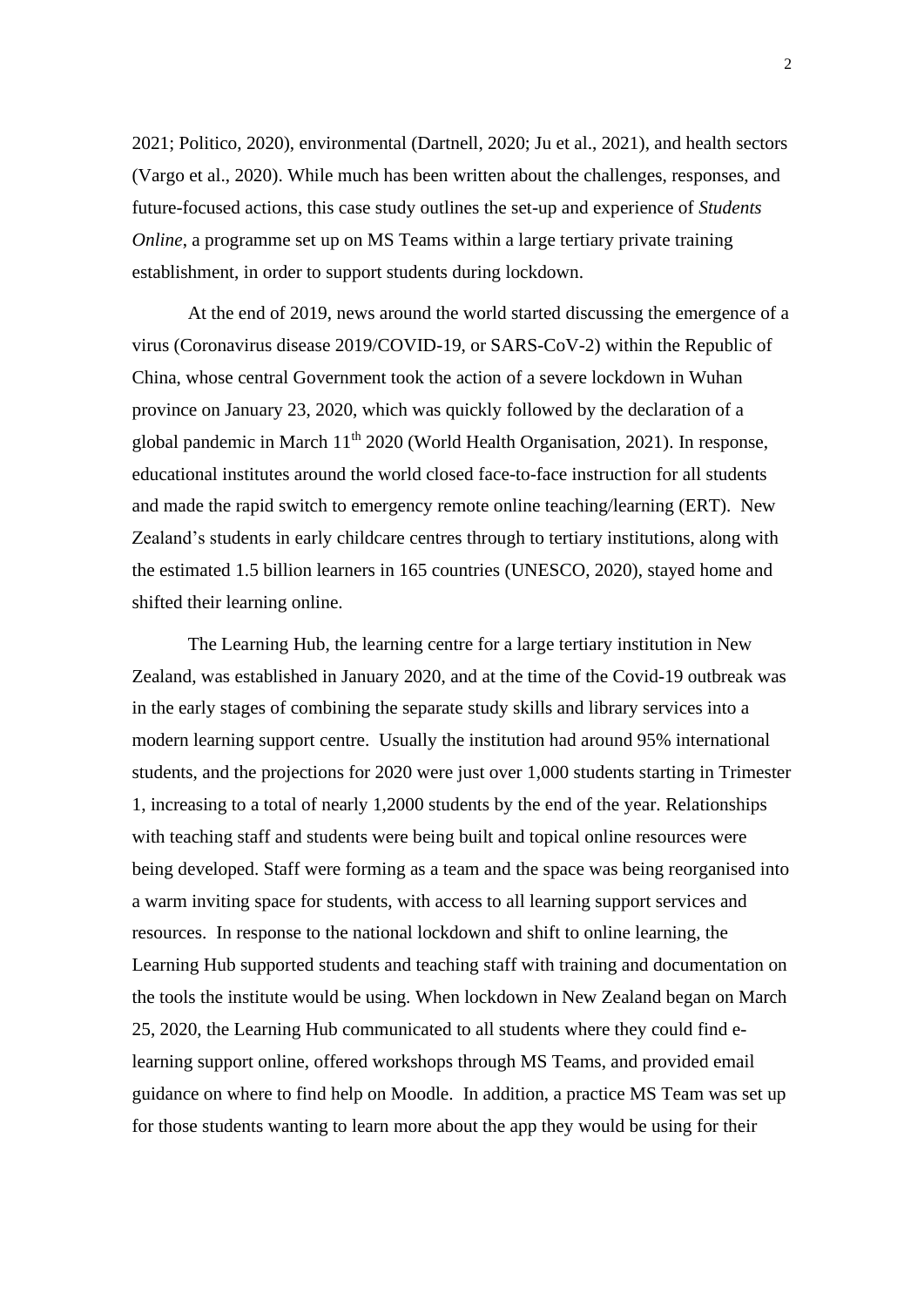classes. In response to this information, a student emailed on April 9, 2020, with this request:

> "Could you create a Team´s general group with people mentioned? It is a useful way to be in touch and to practice real English. Do you think that this could be possible?"

This student was not alone in their desire. This request coincided with the Learning Hub having a large number of interactions with students and noticing their strong need to engage with others online. It was at this point the Learning Hub team discussed the idea of setting up the *Students Online* MS Team programme. The programme's goal was to create a space for students to use as a "community of learning". The following email from a staff member on April 15, 2020, sets out the basic concept of the programme:

> "[as a] learning space to communicate, post questions, and we can schedule 'live' meeting times (once per day - 30 or 60 mins) where one of us is there to engage with [students], share learning support resources, tips and answer their questions, including pastoral care/life quality ones. …For example, we could ask students to each post short intro about themselves, who they are, where they are coming from, their previous study experience and personal corona-isolation tips, how they experience New Zealand, etc.

This is just an idea ... It may be popular with students, and then, it may not...For them to engage, there will have to be arranged activities, tasks to promote networking and foster … community ... something like that."

From this point, the idea quickly developed into reality, with the Learning Hub staff enthusiastic to provide this service; it was an opportunity to 'meet' students, albeit remotely. The planned format of this MS Teams online learning space was as follows:

- Daily meetings, 2.30-3.30 pm, to allow English language students to join after class.
- All students invited, regardless of programme.
- A single coordinator each day; however, any one of the other coordinators could join and support.
- A coordinator would be either from the Learning Hub or one of the students involved.
- One-hour meetings loosely based on a schedule of pre-determined topics (see Table 1).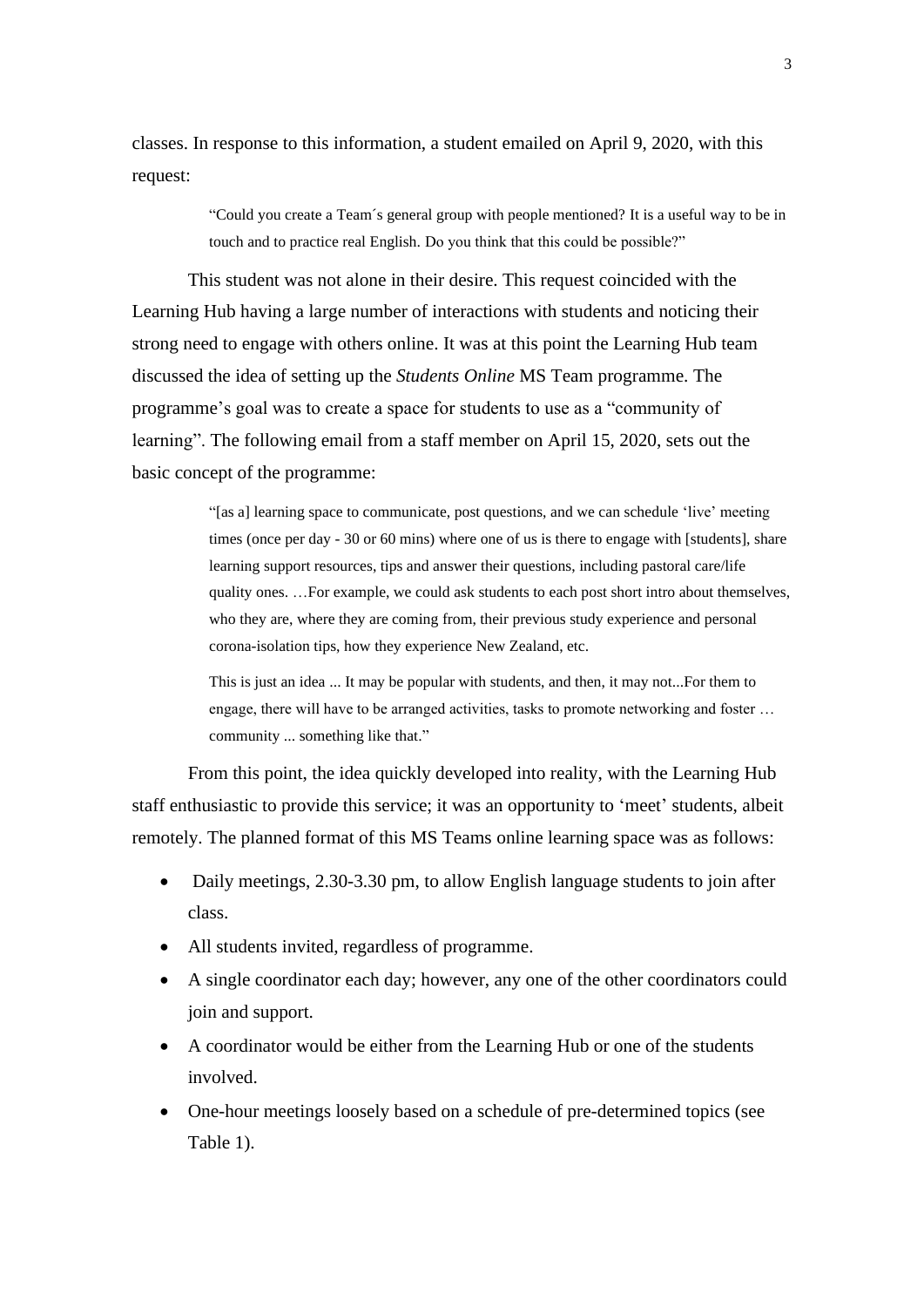- Clearly stated guidelines for operating in the MS Team to ensure everyone respected the space and each other.
- Should conversations go off-topic, leeway would be allowed, but if any pastoral issues arose, notes would be taken and emailed immediately to Student Support Manager.

## **Table 1.**

| Week 1                                                                              | <b>Tuesday</b>                                                | Wednesday                                                               | <b>Thursday</b>                                                                          | Friday                                                                                             |
|-------------------------------------------------------------------------------------|---------------------------------------------------------------|-------------------------------------------------------------------------|------------------------------------------------------------------------------------------|----------------------------------------------------------------------------------------------------|
| <b>Monday</b>                                                                       |                                                               |                                                                         |                                                                                          |                                                                                                    |
| Staff member 1                                                                      | Staff member 1                                                | Staff member 2                                                          | Staff member 2                                                                           | Staff member 3<br>plus guest speaker                                                               |
| Who are we and<br>what is our<br>purpose here                                       | Studying online -<br>hints, tips,<br>experiences,<br>Q&A      | Surviving<br>lockdown - hints,<br>tips, experiences,<br>Q&A             | Weekend events<br>to get involved in                                                     | Post lockdown -<br>where to go in NZ<br>for a great time.<br>Sharing<br>experiences and<br>advice. |
| Week 2                                                                              | <b>Tuesday</b>                                                | Wednesday                                                               | <b>Thursday</b>                                                                          | Friday                                                                                             |
| <b>Monday</b>                                                                       |                                                               |                                                                         |                                                                                          |                                                                                                    |
| Staff member 1                                                                      | Staff member 1                                                | Staff member 2                                                          | Staff member 2                                                                           | Staff member 3                                                                                     |
| NZ movies/tv to<br>find and watch.<br>How they help<br>you understand<br>life in NZ | Facing<br>assessment -<br>hints, tips,<br>experiences,<br>Q&A | Skills beyond<br>content<br>knowledge $-$<br>Q&A on<br>academic support | Aunt Daisy time -<br>free chat about<br>anything.                                        | Weekend events<br>to get involved in                                                               |
| Week 3<br><b>Monday</b>                                                             | <b>Tuesday</b>                                                | Wednesday                                                               | <b>Thursday</b>                                                                          | Friday                                                                                             |
| Staff member 1                                                                      | Staff member 1<br>plus guest speaker                          | Staff member 2                                                          | Student 1                                                                                | Staff member 3                                                                                     |
| Recorded<br>presentation                                                            | What shall I study<br>next?"                                  | Skills beyond<br>content<br>knowledge $-$<br>Q&A on<br>academic support | How to prepare<br>for the future in<br>New Zealand"<br>Practicalities of<br>living in NZ | Weekend events<br>to get involved in                                                               |

### *Students Online MS Teams Schedule*

Three and a half weeks after lockdown started, the *Students Online* MS Team was in place and on April 17 it was announced via email to all students, including details on where to find the team, meeting times, and the schedule of topics for the first two weeks.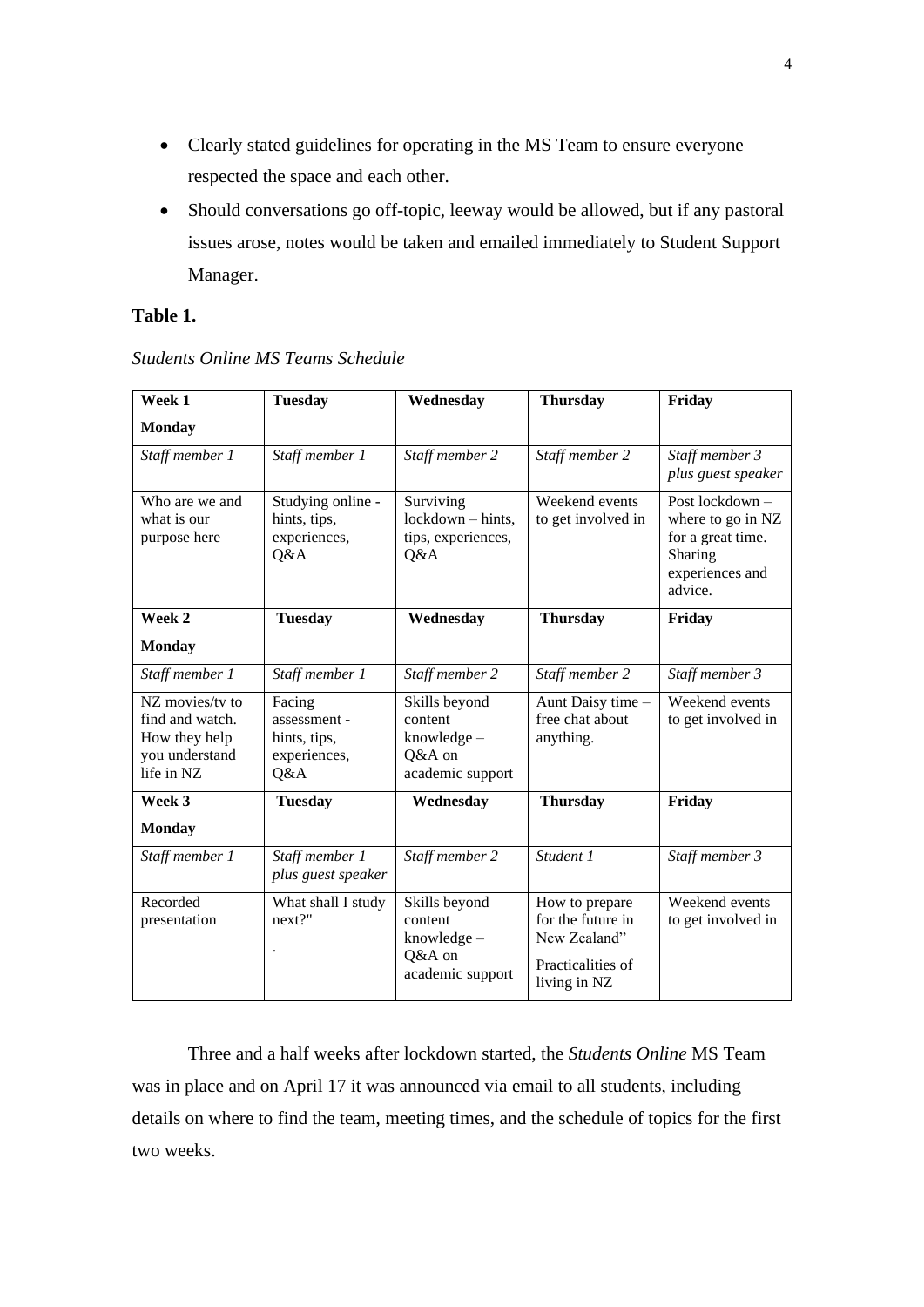No one had to be responsible for enrolling the students; all the students needed to do was join the *Students Online* MS Team. Students were also free to join on the day or not, and to come and go within the time period, and classmates of existing members were encouraged to join. All communication from the Learning Hub staff conveyed the message that it would be a great idea to join, promising 'no pressure, just fun'. This paper reports on the evaluation of the *Students Online* MS Team initiative.

#### **Research Questions**

The following questions were designed to inform management on the success of the project:

- 1. What were the experiences of those who engaged with the online support programme?
- 2. What implications can we derive from this experience to improve future programmes?

#### **Literature Review**

The switch to emergency online learning during the 2020 COVID-19 pandemic is not the first time online learning during a crisis has created opportunities to change and deliver instruction, as well as provide emotional support and connection to domestic or international tertiary students. For example, in the United States of America, an online initiative was created to support higher education students to continue their studies after Hurricanes Katrina and Rita (Lorenzo, 2008), which had forced institutes in the affected areas to close temporarily. This project, the Sloan Semester, was developed by passionate educators, with the goal of supporting students to continue in their education; as a side result, the project created a sense of connection. Likewise, student protests and university shutdowns in South Africa during 2015-2017 saw some institutes turn to online and blended learning to enable students to continue their education. While not directly relating specifically to emotional support, these examples highlight how technology can be used to support students to continue their studies during times of disruption (Czerniewicz et al., 2019).

Recent research has begun exploring the impact of the Covid-19 pandemic on students' wellbeing. Firang (2020) examined how the pandemic impacted on international students in Canada in order to understand how social workers could better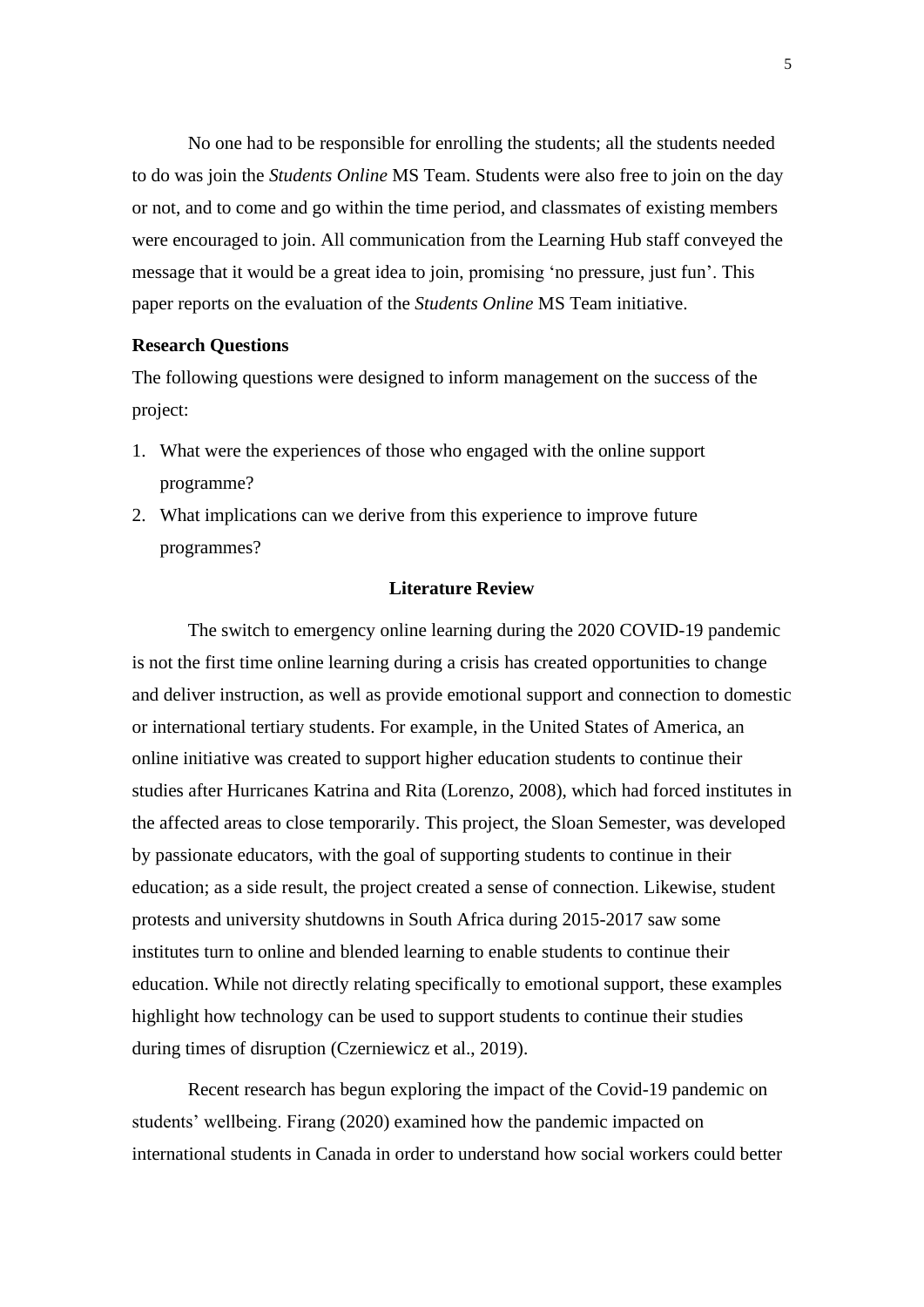support this group. Holzweiss et al. (2020) investigated the crisis response to Hurricane Harvey in Texas and suggested that a 'crisis team' be created within institutes to develop strategies for various scenarios. Although the crisis team's focus would be on academic issues, the authors recommended involving a "member of the student affairs" (p. 33) for support with non-academic needs. During Queensland Australia's lockdown in 2020, the School of Human Services and Social Work at Griffith University phoned each international student with a set of questions to determine the level of support required. This response highlighted the need for resources such as food banks, religious centres, and ways to access financial support (Gallagher et al., 2020). As students and staff worked through this social work case management project, trust slowly grew and led to improved connections.

Providing avenues of support at such times, particularly for international students, is the responsibility of the institution, as laid down in New Zealand's Education (Pastoral Care of International Students) Code of Practice (Outcome 7): "Signatories must ensure that international students are fully informed about relevant advice and services to support their educational outcomes" (New Zealand Qualifications Authority [NZQA], 2016). The 2019 amendment to Outcome 7 also requires institutions to provide international students with information and advice on how to adjust to the different cultural environment in New Zealand.

The pandemic has made the issue of pastoral care even more pressing. The evidence of past management of student learning and support systems during a crisis is clear. This investigation into how the *Students Online* MS Team is seen as an addition to these approaches of learning support.

#### **Methodology**

The study was undertaken at a large tertiary institution in New Zealand and adopted a case study approach. This approach allowed the event of the MS Team to be studied within a real-life context. The researcher received approval to conduct a qualitative research study, based on interviews around a set of questions. A qualitative approach was chosen over quantitative one as it provided the opportunity to explore answers about participants' experiences at the time of their interview.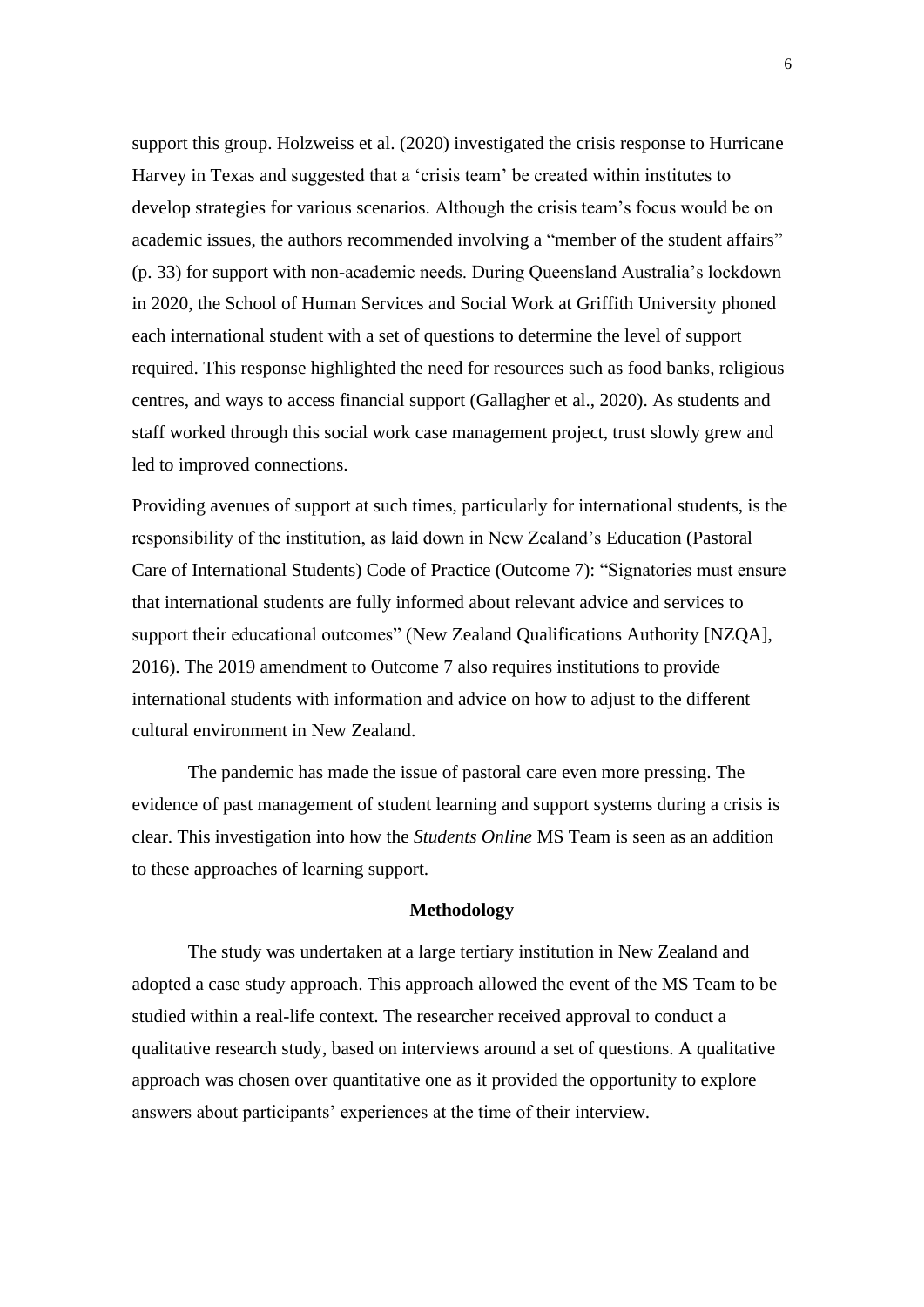#### **Participants**

The *Students Online* MS Team involved around 50 students and the Learning Hub staff. A call for participants was made through MS Teams and respondents were contacted to arrange an interview. Altogether only four participants were willing to be interviewed to share their perspectives of the *Students Online* programme: the three Learning Hub staff members, and one student who had attended *Students Online* daily.

#### **Data Collection**

An open-ended set of questions (Table 2) was created to allow a flow of conversation around the central topics of the *Students Online* programme and benefits of participating in the regular meetings. Future considerations about the *Students Online* programme were also sought.

#### **Table 2.**

#### *Interview Questions*

| Opening questions:     | How did you know about the meetings?                                                                   |  |  |
|------------------------|--------------------------------------------------------------------------------------------------------|--|--|
|                        | How often did you attend the meetings?                                                                 |  |  |
|                        | Why did you attend?                                                                                    |  |  |
|                        | What topics did you join in on?                                                                        |  |  |
| Overall<br>impressions | In your opinion, what benefits did the Students Online MS Team provide<br>for students (not just you)? |  |  |
|                        | $\ldots$ and for staff?                                                                                |  |  |
| Future                 | How would you change the experience you had with the Team?                                             |  |  |
|                        | What changes would you like to see should this online Team be required<br>again?                       |  |  |

All interviews were recorded using MS Teams, and MS Stream was used to produce an electronic transcript. Manual adjustments were made to the transcripts upon review by the researcher.

#### **Data analysis**

All interviews were systematically listened to and the transcripts read several times to identify common themes. These themes were then categorised, and a further review of transcripts ensured aspects were linked within categories.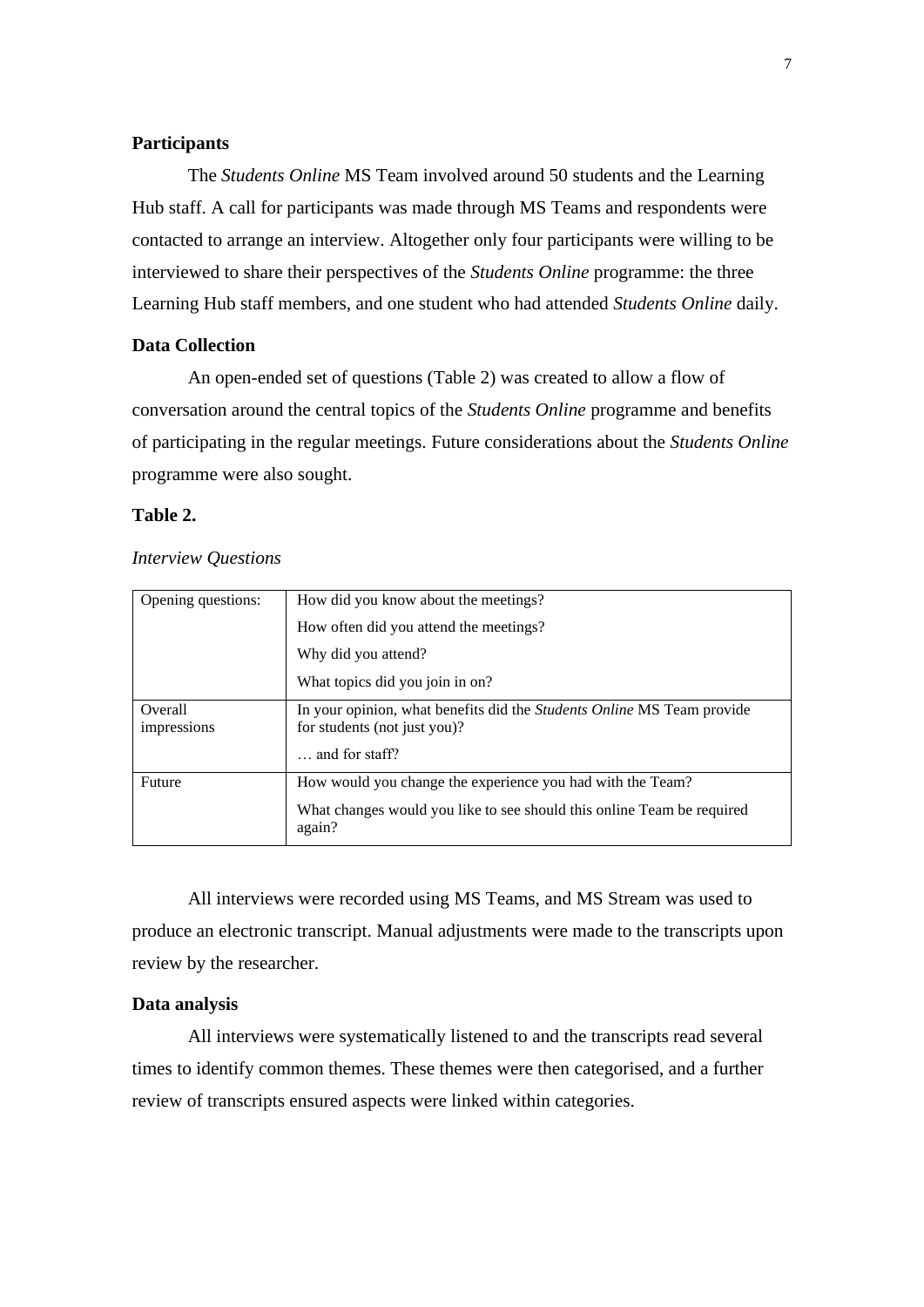#### **Reliability**

In order to protect reliability, participant checking was used. This involved sending the draft of the article to the participants to check that they agreed with how their responses were recorded. Necessary adjustments were to be made should any discrepancies be noted; however, none were needed.

#### **Ethical issues**

The proposal for this study was submitted to and approved by the research committee at the institution where this programme operated. Participants were assured that their participation was voluntary and that the data provided would be kept confidential and anonymous.

#### **Results**

This case study investigated an online MS Teams programme set up to support students during the 2020 COVID-19 pandemic. Although the original goal had been to trial the project for a 6-month period, after lockdown (May/June 2020) it was clear from the offset that everyone had returned quickly to a semi-normal routine. Lockdown levels 2 and 1 saw students returning to school, coming and going in classes in person, and generally patterns to life returned. Therefore, the online programme ended and replaced with causal meet-ups in the Learning Hub. However, despite the shorter-than-expected timeframe of *Students Online*, the case study found the programme had a number of benefits for its participants. Four key findings emerged from this study; they linked with each other but were distinct in terms of participants' perceptions:

- 1. Connection
- 2. Relationship building
- 3. Opportunities for communication
- 4. Institutional value

When talking to participants about their experiences, a significant theme was the idea of connection. The *Students Online* programme created a connection during a time where many things were disconnected. Joining in with friends created a sense of normality and provided a supportive environment, in line with one of the institute's value statements: "It is important that you feel confident and comfortable while you are studying – especially if you are a long way from home" (AIS, n.d.).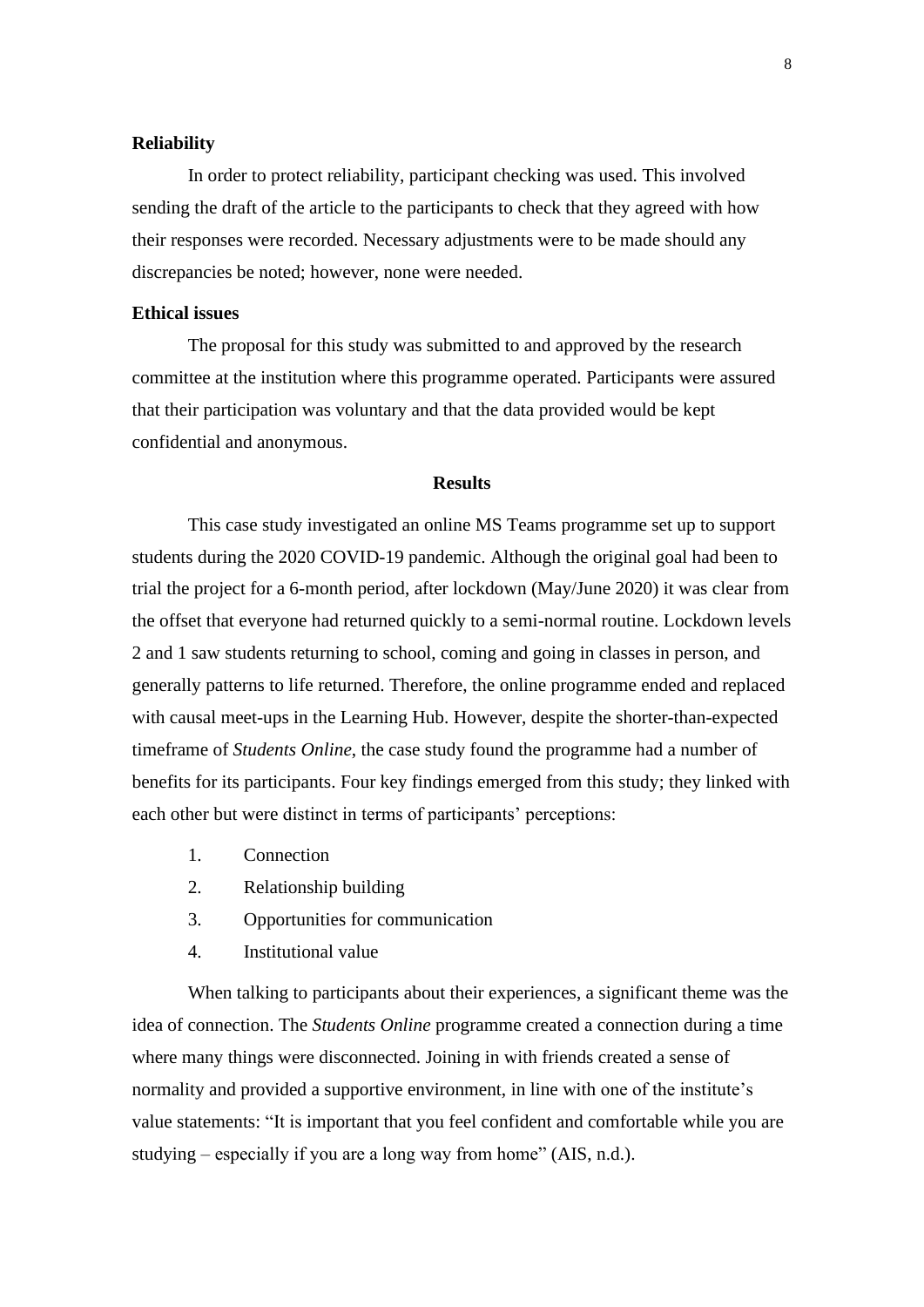"It provided a platform where [students] connected regardless of what programme they are in, regardless of which courses they are doing at the moment" (Participant 3).

"It was nice to see people [and] talk to people outside of your bubble, even though you were in a bubble" (Participant 4).

For the learning support staff involved, the *Students Online* programme helped them build relationships with the students. This finding was seen across all Learning Hub staff. The Learning Hub was in its early stages of development, unknown as an entity within the institute, so to be part of students' lives for an hour, daily, was an opportunity to do the Hub's work, provide services in a different way, and be working with students.

"In situations like this [the lockdown] they really need support, more than what they otherwise need" (Participant 2).

Participants commented that the regular meetings were a "mental release", "real but removed", and "like working but in a different manner". Working and studying during a lockdown was a new experience for all, with Learning Hub colleagues wondering how to support students while at home and distant from the on-campus space where the Learning Hub services usually occurred and with the students studying far from their homelands and their classroom environment. Perhaps most importantly, as expressed by Participant 2:

"the whole idea of a lockdown was an uncomfortable situation. There is a lot of nervousness, a lot of anxiety, so this is a little bit of normality in their life".

Therefore, a benefit of the project was building relationships with and supporting students during a period when life was uncertain. Another benefit of these regular meetings was the opportunity to create a flow of communication. Not only did *Students Online* provide a chance for students to practise English, but the programme also provided opportunities to discuss educational and personal issues. The Learning Hub staff were able to check in on the students help them understand the lockdown rules and extend this understanding to living in New Zealand. Meetings covered topics ranging from study aspects to life aspects. Each *Students Online* member could give advice and comment on points raised, from small things such as how to reference within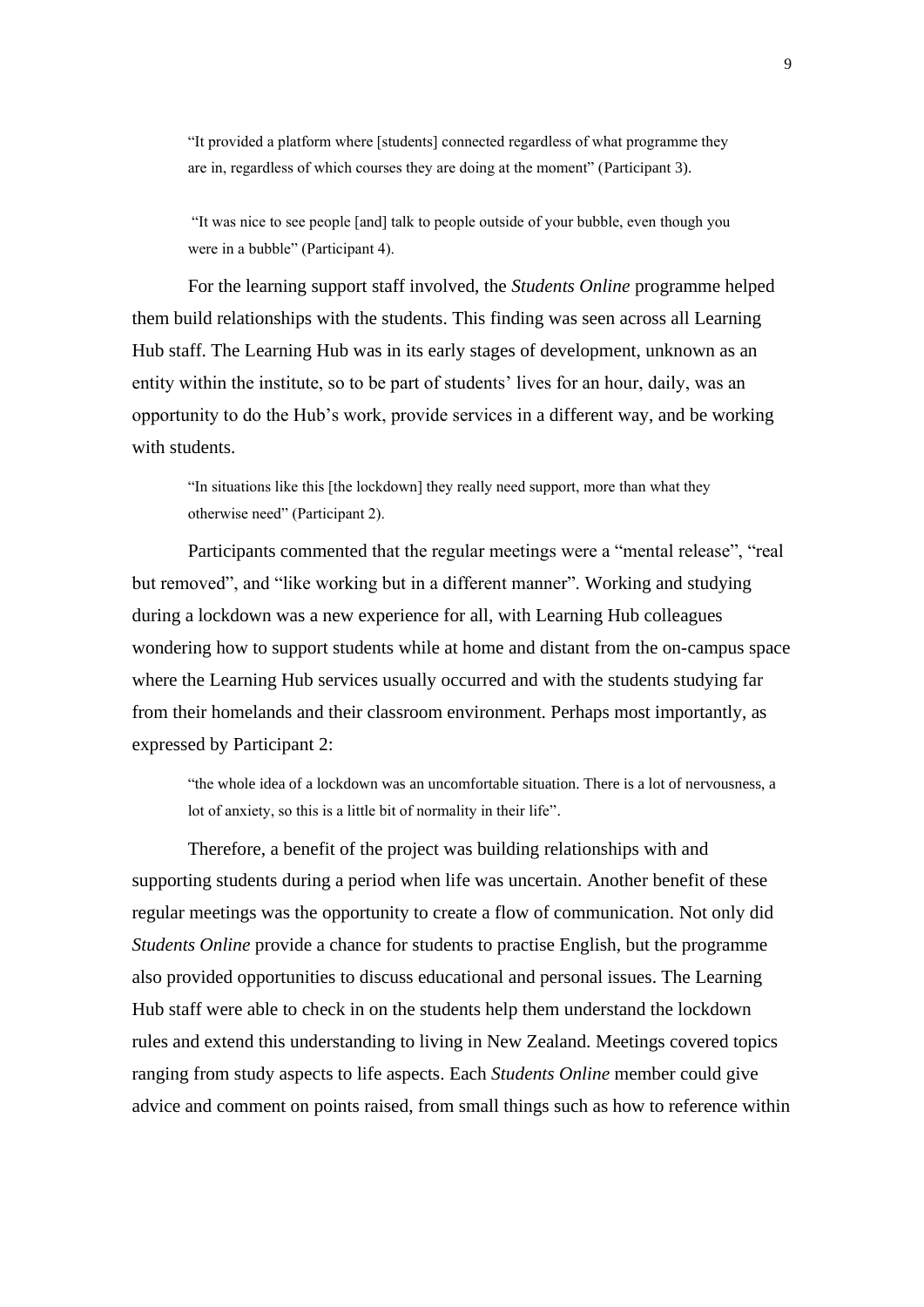an assignment to larger questions such as what parts of the North Island would be good for an after-lockdown holiday. This flexibility fostered ongoing engagement:

"We couldn't keep the students quiet. They were all 'What about this area? What about here?' The conversations just flowed" (Participant 4).

The *Online Students* programme was seen as an added value to the services already delivered by the institution, promoting the family feeling that the institute strives to achieve. The student interview participant commented that this programme could be used as a promotional or marketing tool. The staff at the institute are very conscious that international students are away from home and family support is sent from afar, and that building a sense of family within the institute is seen as a comfort for students. During the trimester, students usually meet other students and staff, see friendly faces, respond to the smiles around them and laugh and joke while playing table tennis in the café. However, during the lockdown, when everyone was isolating at home, this aspect of normalcy was missing. The *Students Online* programme provided a time to be 'part of the school'.

"The main benefit, first of all, was to be in contact with the staff. To be part of the university or with the people who want to be part of this team" (Participant 1).

According to the participants' responses in this study, *Students Online* provided not only academic learning support but also a space for emotional/friendly connection. This was at a time when students were potentially alone, far from family and friends, isolated in their homes, fearful about how this pandemic would develop, and confused and stressed about life in lockdown and how it would affect their studies. The informality of the daily meetings created an atmosphere where "it was like meeting friends in a café or pub, having a chat about life and study, and offering ideas to support each other" (Participant 4). The role of learning advisors helping to build connections for students beyond the academic setting was considerable.

#### **Discussion**

This case study of an online MS Teams programme set up to support students during the 2020 COVID-19 pandemic reflects the experiences reported from the Sloan Semester (Lorenzo, 2008) and Griffith University (Gallagher et al., 2020): that is, that the online programmes created connections for students and provided a forum for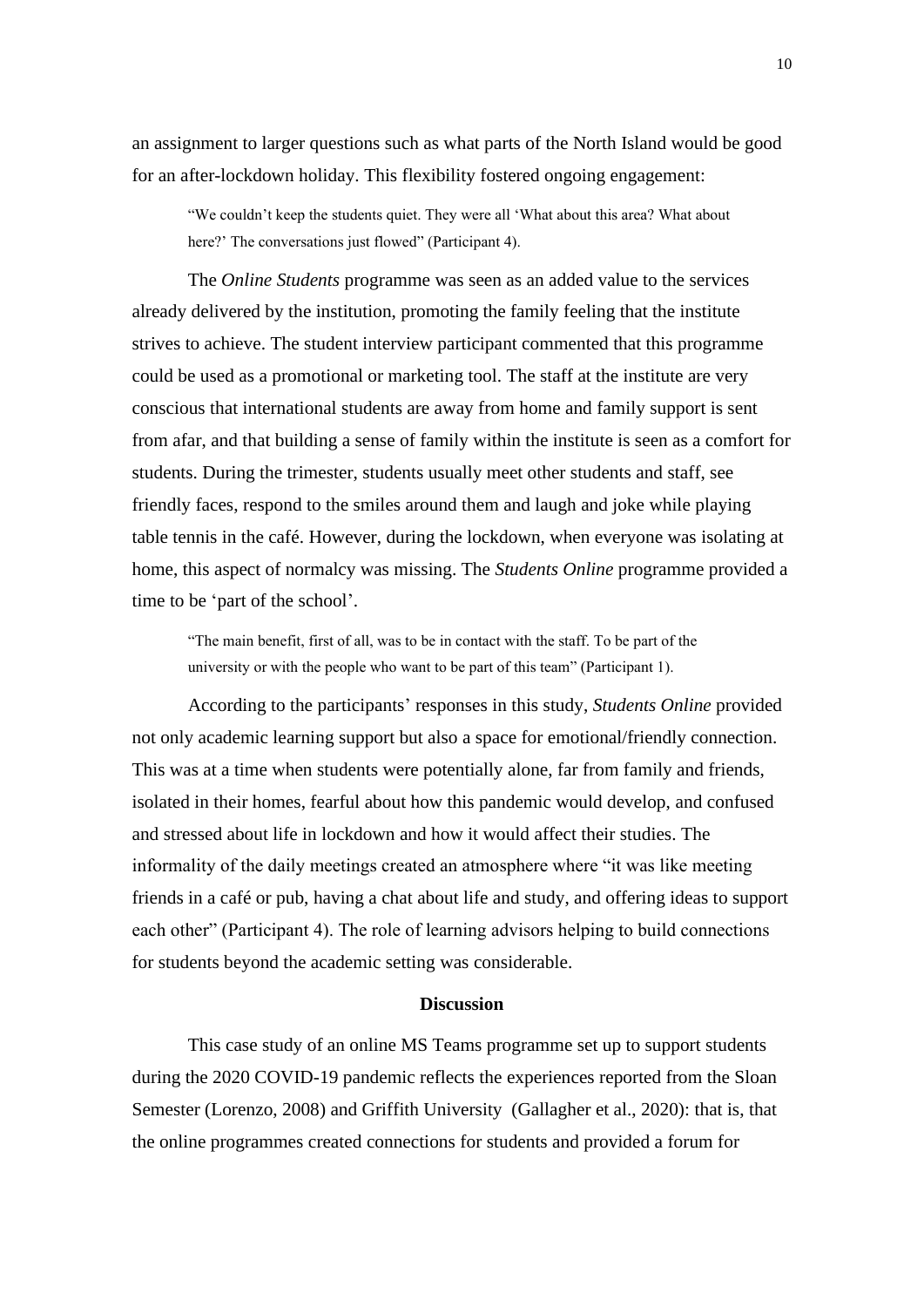communication. The case study also highlighted the importance of offering an alternative method of reaching students alongside providing the core service of education, particularly during the lockdown period. As Firang's (2020) research highlighted, international students looked "to their universities for guidance and support" (p. 822) during the start of the pandemic. Furthermore, academic support and pastoral care both fall within the desired outcomes of the Education (Pastoral Care of International Students) Code of Practice (NZQA, 2016). The wide variety of topics that arose during the *Students Online* meetings meant that discussion was not purely focused on study; it also offered light relief in a potentially exhausting day. Topics covered not only study skills but also personal development and information on 'life things': for example, there was a weekly topic on living within New Zealand. For many international students, living in New Zealand required adjusting to a different cultural environment. Therefore, expanding topics beyond learning support helped create connections between Learning Hub staff and students, and also fulfilled the Code of Practice outcome.

Relationship building through trust and support was a common finding in both the literature and in this case study. Holzweiss et al. (2020) demonstrated that the combined efforts of the Online Support team not only kept students enrolled but created pride in the teamwork and to their commitment to their "'students first' sentiment" (p. 32). Similarly, Gallagher et al.'s (2020) study showed that building trust between the School of Human Services and Social Work at Griffith University staff and the international students enabled barriers to be identified and solutions worked on. The *Students Online* meetings built students' understanding on the range of services the Learning Hub provided, so when lockdown finished these students were confident to come in, knowing who the Learning Hub staff were and what they could ask. They could work with their classmates in the space, broadening awareness across the student population. For the staff it meant we were confident in working with the students no matter the method of service delivery.

Flow of communication within *Students Online* was revealed as an important finding, and this mirrored the literature. In the Sloan Semester, communicating to students about how to continue their studies with a different provider was key to the initiative (Lorenzo, 2008). With Griffith University's approach, the initial goal was to

11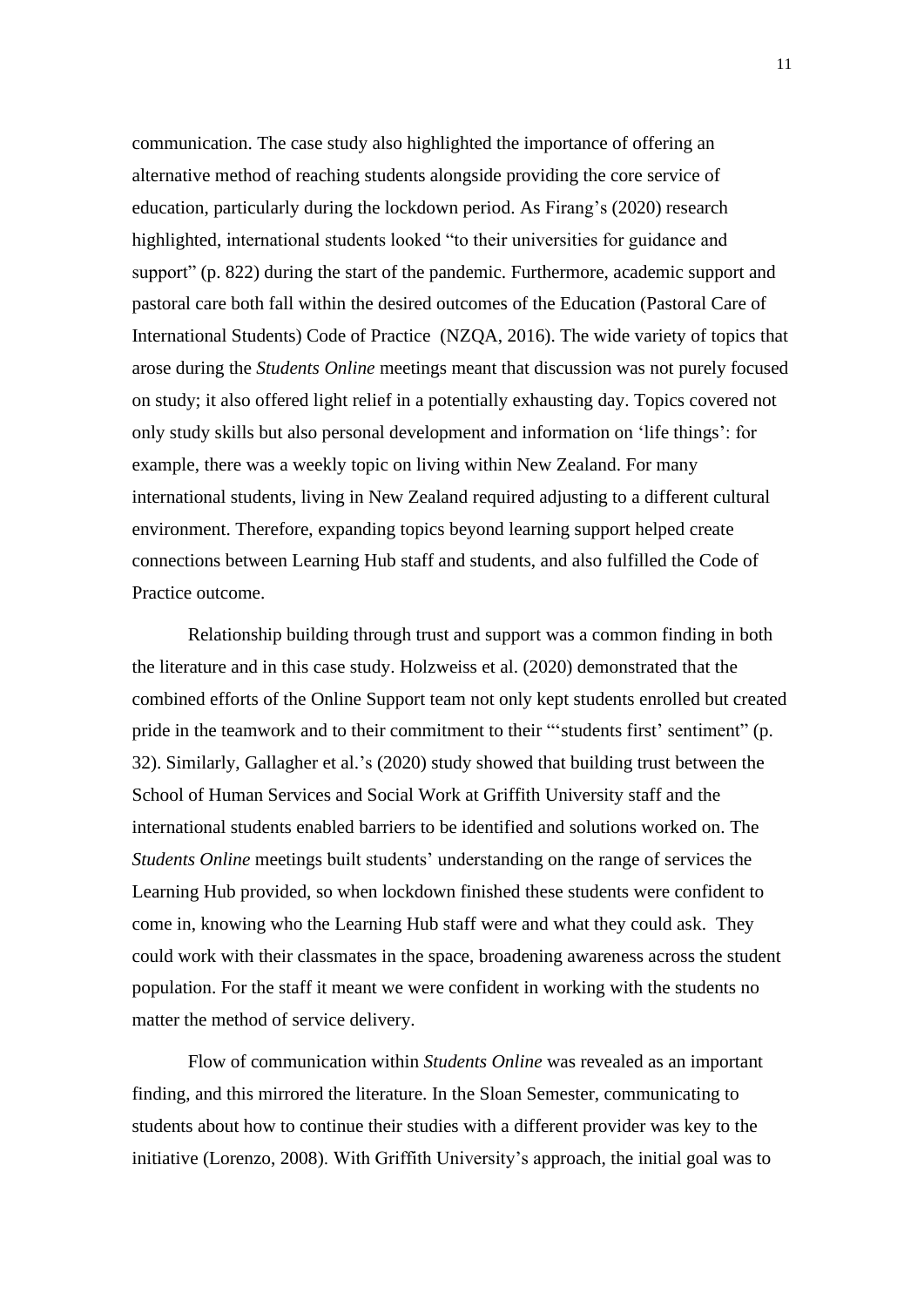find out how to support students on campus, but resulted in developing a list of external services students could use to access support (Gallagher et al., 2020). Such examples illustrate changing directions of communication flow, both from and to students. The Learning Hub staff had the express understanding that within the daily *Students Online* meetings, any arising pastoral issues such as financial hardship, accommodation, and mental health factors should be referred to the Student Support Manager to take over this pastoral care factor. Again, this illustrates the potential for further pathways of communication from the students to the institute as a whole.

One of the key findings of this case study was that the *Students Online*  programme helped students feel confident and comfortable while studying. The programme was seen by the participants as adding value to the institute by fulfilling the aims stated in the institute's publications (AIS, n.d.). This finding reflected Holzweiss et al.'s study (2020), where the frontline staff felt proud not only of their team efforts but also the institute's approach in supporting students' online learning. Similarly, the Griffith's University staff gained a deeper understanding on how to improve access for international students as well as the cohort's strength and resilience during a crisis (Gallagher et al., 2020). In all cases, the provision of online support added to the institutes' overall offerings.

International research shows that levels of anxiety, stress and general mental health were affected during 2020 (Husky et al., 2020; Khoshaim et al., 2020; Xie et al., 2021). Providing an institutional response can help relieve the anxiety and stress felt by international students (Firang, 2020) and perhaps also motivate students when selecting where to study. As this case study has shown, setting up daily online MS Teams meetings for students is one way in which an institute can provide learning and life support to students during lockdown. What now needs attention are solutions to problems as they arise and identification of the most effective strategies to support students through pandemics (Khoshaim et al., 2020).

#### **Reflections (What worked and what did not work)**

The inclusion of more faculty members would be of benefit for future development of this programme. Having the Head of an academic programme as guest speaker was the most significant event in terms of attendance. It was the most popular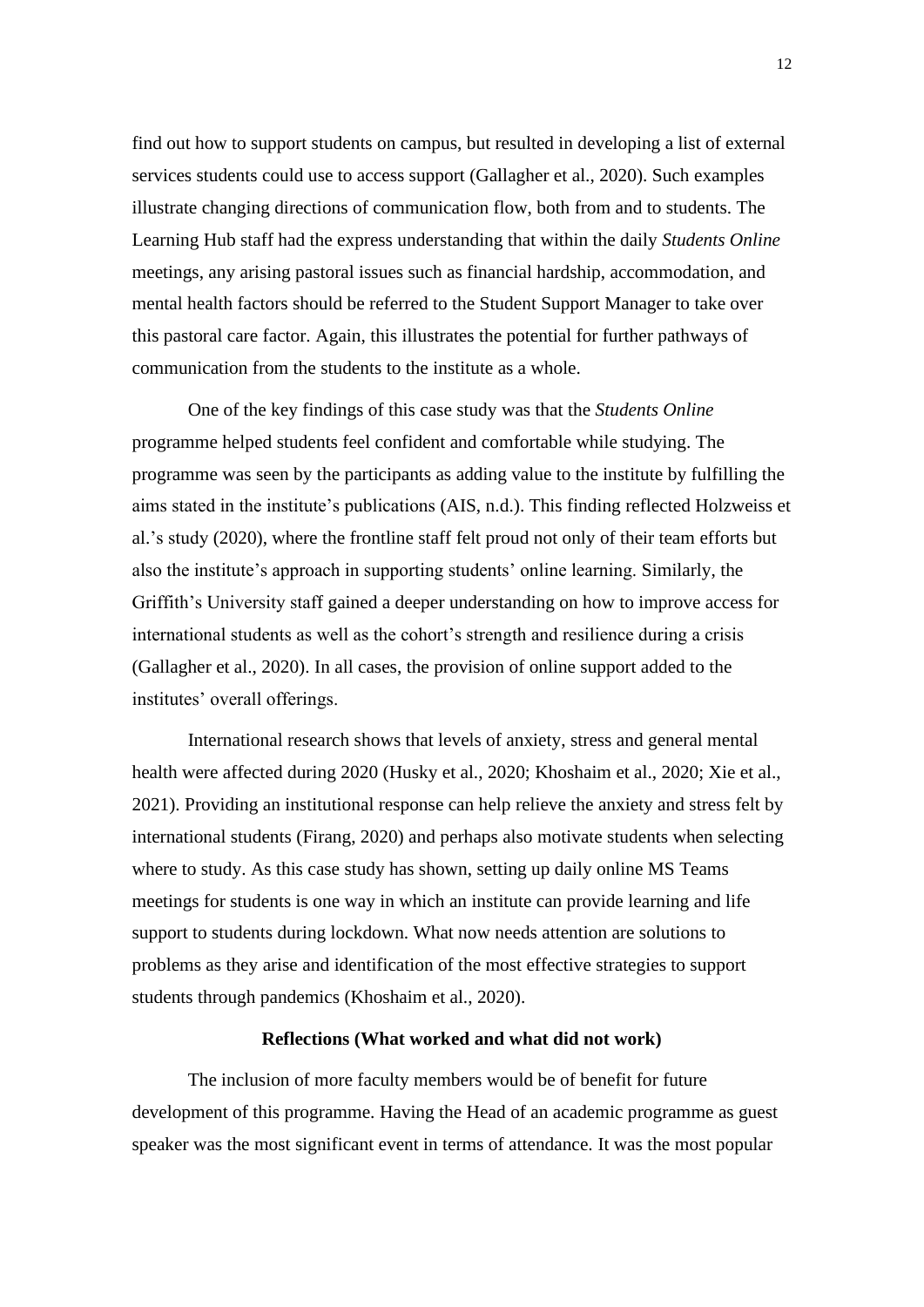session, which continued long after the hour was over, and it created an opportunity for students to interact and meet the Head and ask questions about their future study within the programme.

Secondly, the advertising needed to be targeted. The announcement of the *Students Online* programme and its purpose was sent at the same time as numerous other emails were being sent to students. The school roll was over 1000, yet fewer than 50 students engaged with the Team. No investigation was undertaken as to why, and only speculations can be made. However, lack of publicity may have been one reason. A Moodle page on Remote/Online Learning was created for students, detailing how emergency remote learning and MS Teams in general worked, plus whom to contact for online technical support. However, the offering of informal opportunities for daily interaction via the *Online Students* MS Team was not a part of this Moodle messaging: this was a missed opportunity. Moreover, the advertising needed to make it clear that participation in the programme was optional:

"A benefit was it was not compulsory [for students], it was their choice to be part of this…a good thing" (Participant 1).

If the programme was offered again, communication would need to cover the purpose of the MS Team as well as the benefits and informality of the sessions. Such advertising would need to be across all channels of communication: emails, social media posts, and announcements within class from the teaching staff and on the learning management system.

Lastly, considerations around managing online group dynamics would need to be explored for the future. Large online groups are difficult to manage at the best of times, with smaller groups less so. The MS Team was set up at a time when Learning Hub coordinators themselves were also learning how the technology could be utilised to its fullest. While the coordinators asked questions in an attempt to engage passive listeners, with some success, it is recommended that there be further training on alternative options such as use of interactivity apps and techniques to bring outsiders in, and training within MS itself such as setting up breakout rooms quickly and smoothly.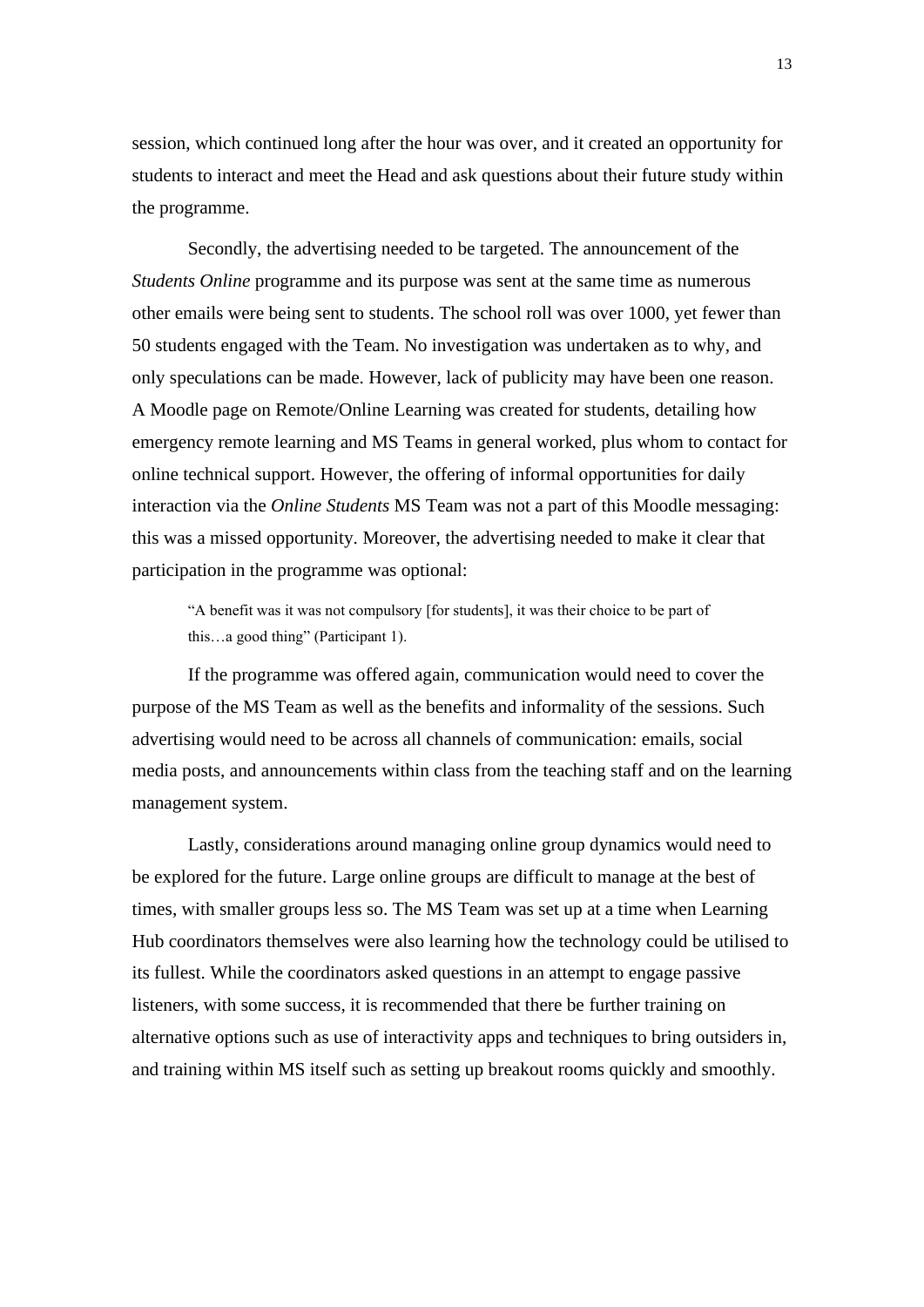#### **Conclusion**

This article has outlined a study of a pilot online MS Teams programme, *Students Online*, that was set up to support students at a New Zealand tertiary institution during the Level 4 lockdown in March-April 2020. Interviews with participants focused on two key questions: 'What were the experiences of those who engaged with the online support programme?' and 'What implications can we derive from this experience to improve future programmes?' As with other initiatives to support students during in times of crisis in other countries, the goal of the *Students Online* programme was to provide a service that went beyond academic/learning support needs. This case study has shown that participants in the study certainly appreciated the *Students Online* experience. The programme created the opportunity to identify pastoral care issues, and to establish timely communication and support systems. Perhaps it achieved even more than that, by creating personal connections, warmth and shared experiences at a time when people felt isolated, and life seemed fractured. As such, although there is always room for further development should the need arise again, those involved acknowledged the programme's success in addressing both student and institutional needs.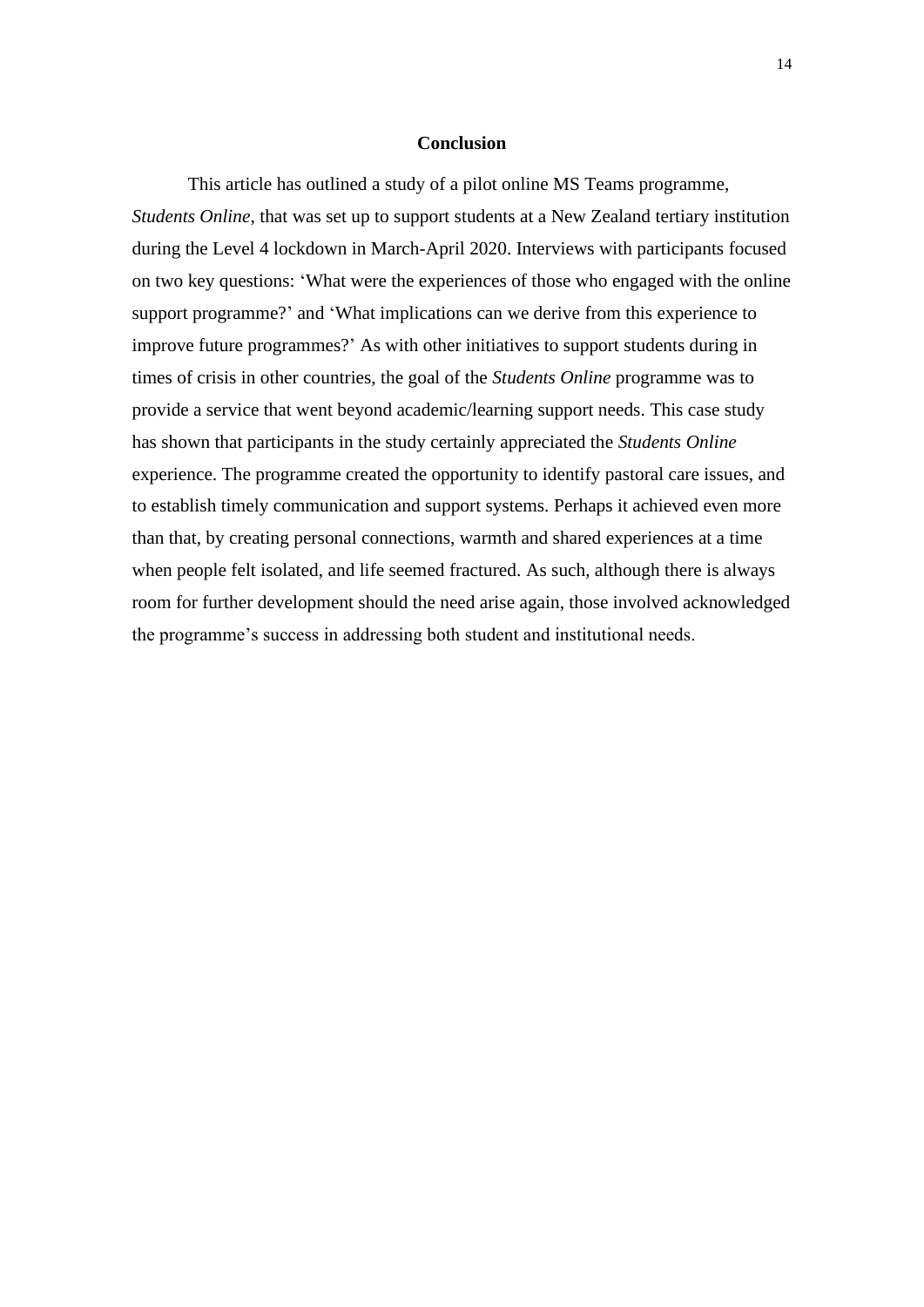#### **References**

- AIS. (n.d.). *Our values*. Retrieved May 14, 2021, from [https://www.ais.ac.nz/about/our](https://www.ais.ac.nz/about/our-values)[values](https://www.ais.ac.nz/about/our-values)
- British Academy. (2021). *The COVID decade: Understanding the long-term societal impacts of COVID-19*.<https://doi.org/10.5871/bac19stf/9780856726583.001>
- Czerniewicz, L., Trotter, H., & Haupt, G. (2019). Online teaching in response to student protests and campus shutdowns: Academics' perspectives. *International Journal of Educational Technology in Higher Education*, *16*(1). [https://doi.org/10.1186/s41239-](https://doi.org/10.1186/s41239-019-0170-1) [019-0170-1](https://doi.org/10.1186/s41239-019-0170-1)
- Dartnell, L. (2020, June 30). *The Covid-19 changes that could last long-term.* [https://www.bbc.com/future/article/20200629-which-lockdown-changes-are-here-to](https://www.bbc.com/future/article/20200629-which-lockdown-changes-are-here-to-stay)[stay](https://www.bbc.com/future/article/20200629-which-lockdown-changes-are-here-to-stay)
- Firang, D. (2020). The impact of COVID-19 pandemic on international students in Canada. *International Social Work*, *63*(6).<https://doi.org/10.1177/0020872820940030>
- Gallagher, H. L., Doherty, A. Z., & Obonyo, M. (2020). International student experiences in Queensland during COVID-19. *International Social Work*, *63*(6). <https://doi.org/10.1177/0020872820949621>
- Holzweiss, P. C., Walker, D. W., Chisum, R., & Sosebee, T. (2020). Crisis planning for online students: Lessons learned from a major disruption. *Online Learning Journal*, *24*(2), 22–37.<https://doi.org/10.24059/olj.v24i2.2135>
- Husky, M. M., Kovess-Masfety, V., & Swendsen, J. D. (2020). Stress and anxiety among university students in France during Covid-19 mandatory confinement. *Comprehensive Psychiatry*, *102*.<https://doi.org/10.1016/j.comppsych.2020.152191>
- Ju, M. J., Oh, J., & Choi, Y.-H. (2021). Changes in air pollution levels after COVID-19 outbreak in Korea. *Science of The Total Environment*, *750*. <https://doi.org/10.1016/j.scitotenv.2020.141521>
- Khoshaim, H. B., Al-Sukayt, A., Chinna, K., Nurunnabi, M., Sundarasen, S., Kamaludin, K., Baloch, G. M., & Hossain, S. F. A. (2020). Anxiety level of university students during